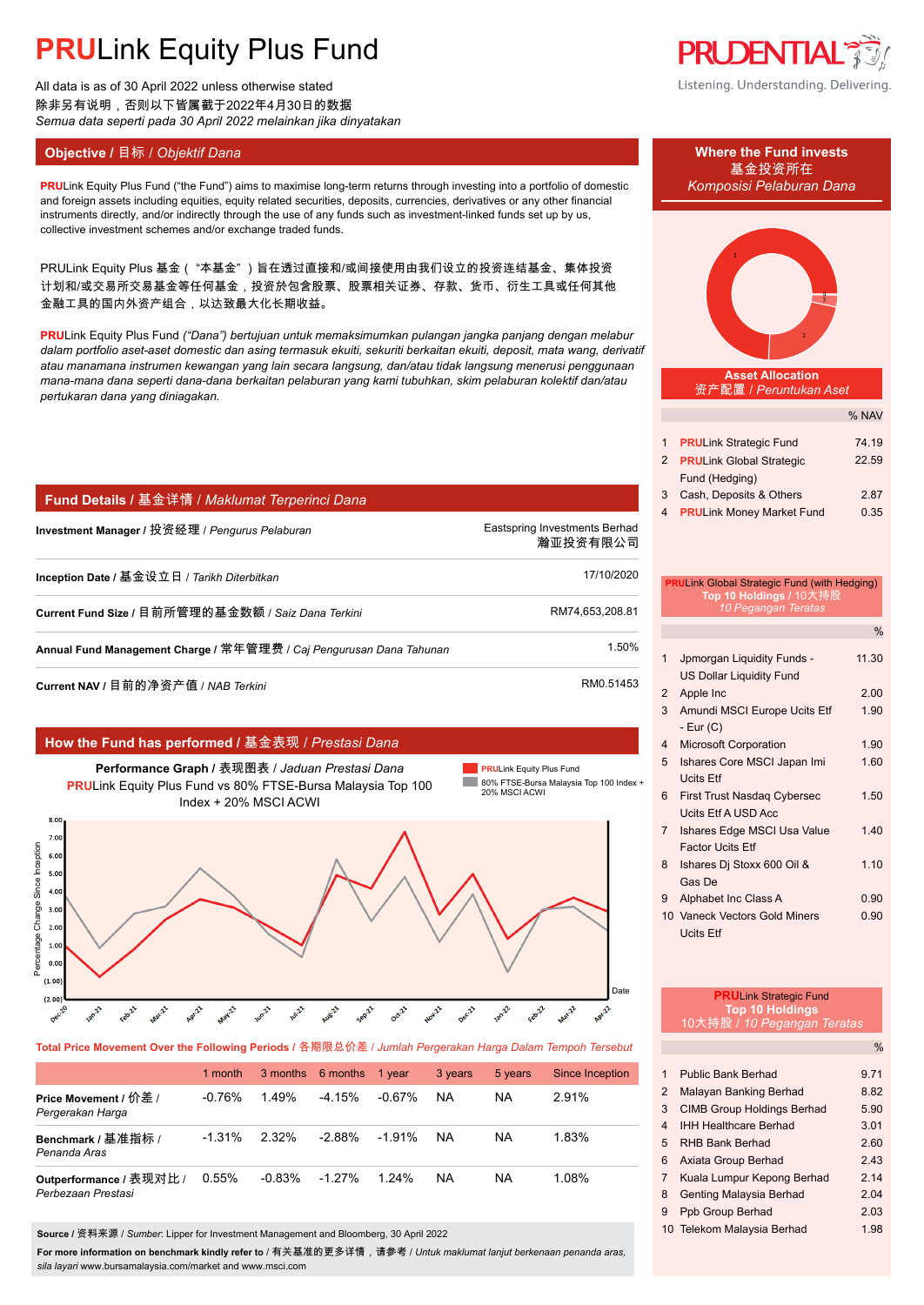All data is as of 30 April 2022 unless otherwise stated 除非另有说明,否则以下皆属截于2022年4月30日的数据 *Semua data seperti pada 30 April 2022 melainkan jika dinyatakan*

### **Monthly Update /** 每月简报 / *Peningkatan Bulanan*

### **Market Review /** 市场回顾 */ Tinjauan Bulanan*

#### **Global Equity /** 全球股市 */ Ekuiti Global.*

Global equity markets declined sharply in April, as rising inflation and the prospect of more aggressive interest rate hikes, combined with uncertainty around global growth amid the ongoing Russia-Ukraine conflict and strict COVID-19 lockdowns in China, weighed on sentiment. Asia declined, with the prospect of an expansion of lockdowns in China and the ongoing impact on economic activity of the lockdown in Shanghai, as well as the strengthening US Dollar, a drag. Europe remained weak in the absence of any progress towards a resolution to the war in Ukraine. US equities were amongst the worst performing, with the S&P 500 down around -8.7% for the month as growth stocks underperformed amid rising US Treasury yields and expectations for a more hawkish Federal Reserve.

The US market returned -9.1% in April as inflationary pressures and geopolitical tensions intensified. However, business confidence in the US manufacturing sector remained positive due to the easing of supply chain concerns coupled with the uptick in hiring.

European equities returned -6.2% in USD terms in April. The Eurozone manufacturing PMI slumped to a 15-month low of 55.5 in April as the Russia-Ukraine crisis and China's COVID-19 lockdowns exacerbated supply chain bottlenecks. On the other hand, the UK factory activity slightly picked up with its manufacturing PMI rising from March's 13-month low of 55.2 to 55.8 in April. Despite that, manufacturers were still wary about the market outlook due to rising inflation concerns.

Asia Pacific ex Japan markets returned -5.4% in USD terms in April. Chinese equities came under pressure over the month, with China, Hong Kong and Taiwan returning -4.1%, -5.1% and -9.8% in USD terms respectively. China's zero-COVID-19 policy and stringent lockdowns took a toll on the respective economies and supply chains, especially evident in Taiwan. Meanwhile, Hong Kong eased its strict pandemic restrictions in late April, with expectations of its economic growth to rebound from 1Q22 negative growth.

ASEAN markets were among the outperformers in April, outperforming Emerging Markets Asia, with gains led by Indonesia. Indonesian equities was the only country that delivered positive returns in April. It is also deemed by market as biggest beneficiary of rising commodity prices with additional tailwind from reopening in the ASEAN markets. The country announced a blanket ban on exports of Crude Palm Oil (CPO) for an indefinite period of time until domestic edible oil prices ease, a move that was unexpected market. Separately, Malaysia's March's widening trade surplus of USD6.4bn was stronger than expected.

In other markets, Australia returned -5.9% and Japanese equities returned -8.8% on a USD basis during April.

全球股市于4 月份挫跌,归咎于通胀升温和升息前景更加激进,加上俄乌冲突持续上演以及中国实施严格的抗疫措施引发环绕全球增长的不确定性打压市场情绪。亚 洲走低,主要受中国扩大封锁的前景以及上海封锁对经济活动带来的持续影响,还有美元走强拖累。在乌克兰战争停火协议缺乏任何进展的情况下,欧洲市场持续疲 弱。美国股市是最大输家,其中标准普尔 500 指数月内滑落-8.7%,因为成长型股票在美国国债收益率走高和美联储未来更鹰派的预期下表现逊色。

由于通胀压力和地缘政治紧张局势恶化,美国市场 4 月回报率为 -9.1%。然而,美国制造业商业信心仍然乐观,归功于供应链担忧缓解以及招聘增加。

欧洲股市 4 月份以美元计下跌-6.2%。俄乌危机和中国的新冠疫情封锁加剧了供应链瓶颈,拖累欧元区 4 月份制造业采购经理人指数挫低至 55.5 的 15 个月低点。另 一方面,英国工厂 活动略有回升,其制造业采购经理人指数从 3 月份的13 个月低点55.2回升至 4 月份的 55.8。尽管如此,由于通胀担忧加剧,制造商仍对市场前景 持谨慎态度。

亚太除日本市场4月份以美元计下跌-5.4%。中国股市于月内承压;中国大陆、香港和台湾以美元计的回报率分别为-4.1%、-5.1%和-9.8%。中国的零新冠病毒政策和 严格的封锁措施对各自经济和供应链造成影响,其中在台湾尤为显著。与此同时,香港于4 月下旬放松了抗疫的严格限制,预计经济增长将从2022 年首季的负值复 苏。

由印尼股市领涨,东盟市场4 月份表现突出,超越新兴市场亚洲。印尼被视为大宗商品价格上涨的最大受益者,加上东盟市场重新开放带来额外的利好,使它成为交 出正面股票回酬的唯一东盟国家。此外,该国月内出乎意料地宣布无限期全面禁止原棕油出口,直至国内食用油价格回落。另一方面,马来西亚 3 月份贸易顺差扩大 至 64 亿美元,强于预期。

#### 在其他市场,澳洲于4月份以美元计下跌-5.9%,日本也滑落-8.8%。

*Pasaran ekuiti global merosot dengan ketara pada bulan April apabila inflasi meningkat, prospek kenaikan kadar faedah yang agresif berserta ketakpastian seputar pertumbuhan global di tengah-tengah konflik Rusia-Ukraine yang berterusan dan sekatan pergerakan yang cukup ketat di China menghimpit sentimen. Prestasi Asia menurun, dengan prospek peluasan sekatan pergerakan di China dan impak sekatan pergerakan di Shanghai ke atas aktiviti ekonomi, diikuti pengukuhan Dolar AS telah menghambat prestasi. Eropah kekal lemah dengan ketiadaan sebarang kemajuan ke arah resolusi di Ukraine. Ekuiti AS antara yang berprestasi paling teruk, di samping S&P 500 jatuh -8.7% di bulan April kerana stok pertumbuhan berprestasi hambar berikutan peningkatan hasil Perbendaharaan AS dan jangkaan ke atas pendekatan Rizab Persekutuan yang lebih agresif.*

*Pasaran AS mencatat pulangan -9.1% pada bulan April apabila tekanan inflasi dan ketegangan geopolitik meningkat. Namun begitu, keyakinan perniagaan terhadap sektor pembuatan AS kekal positif kerana kebimbangan tentang rantaian bekalan mengendur ditambah dengan peningkatan dalam pengambilan pekerja.*

*Ekuiti Eropah mengembalikan -6.2% dalam terma USD pada bulan April. PMI pembuatan zon Euro merosot ke paras terendah 15 bulan iaitu 55.5 pada April apabila krisis Rusia-Ukraine dan sekatan pergerakan COVID-19 China memburukkan lagi kesesakan rantaian bekalan. Sebaliknya, aktiviti kilang UK meningkat sedikit dengan PMI pembuatannya menokok daripada paras terendah 13 bulan pada Mac iaitu 55.2 kepada 55.8 pada April. Sungguhpun begitu, pengilang masih berhati-hati tentang prospek pasaran berikutan kebimbangan tentang inflasi yang meningkat.*

*Pasaran Asia Pasifik luar Jepun mengembalikan -5.4% dalam terma USD pada bulan April. Ekuiti China mengalami tekanan dengan China, Hong Kong dan Taiwan masing-masing memberikan pulangan -4.1%, -5.1% dan -9.8% dalam terma USD. Dasar sifar COVID-19 China dan sekatan pergerakan yang ketat telah menjejaskan ekonomi dan rantaian bekalan masing-masing, khususnya amat jelas di Taiwan. Sementara itu, Hong Kong melonggarkan sekatan pandemik yang ketat pada penghujung April, dengan jangkaan pertumbuhan ekonominya akan melonjak daripada pertumbuhan negatif 1Q22.*

*Pasaran ASEAN antara yang mencatat prestasi cemerlang pada April, mengatasi pencapaian Pasaran Memuncul Asia, dengan Indonesia menerajui keuntungan. Indonesia adalah satu-satunya negara yang memberikan pulangan ekuiti yang positif kerana ia merupakan penerima manfaat terbesar oleh kerana kenaikan harga komoditi, selain menerima sokongan tambahan daripada pembukaan semula pasaran ASEAN. Negara itu mengumumkan larangan menyeluruh ke atas eksport Minyak Sawit Mentah bagi suatu tempoh masa yang tidak ditentukan sehingga gejolak harga minyak makan domestik mereda; ia satu langkah yang di luar jangkaan pasaran. Secara berasingan, lebihan dagangan Malaysia yang semakin melebar pada Mac iaitu USD6.4 bilion adalah lebih kukuh daripada jangkaan.*

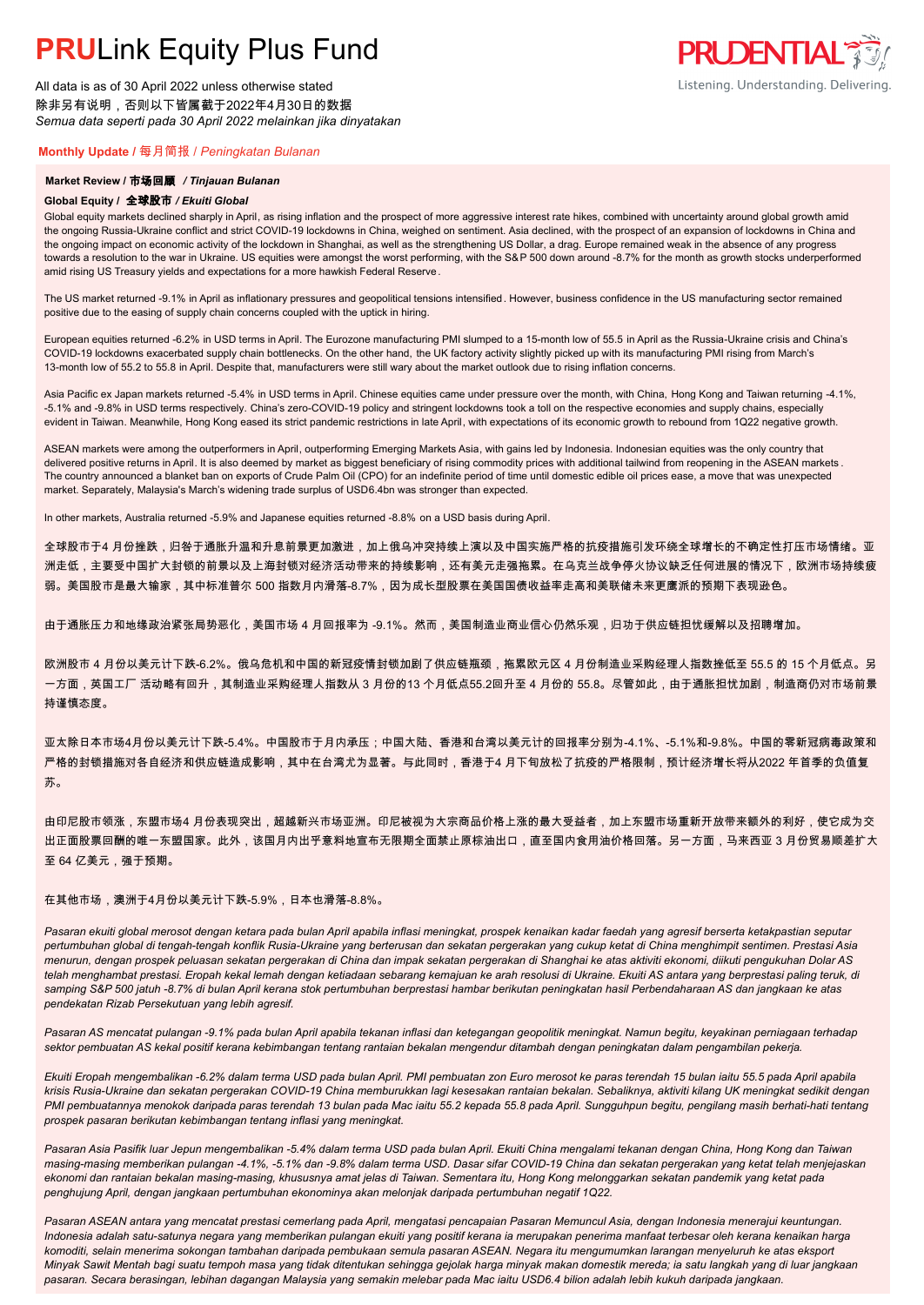All data is as of 30 April 2022 unless otherwise stated 除非另有说明,否则以下皆属截于2022年4月30日的数据 *Semua data seperti pada 30 April 2022 melainkan jika dinyatakan*



*Di pasaran lain, Australia menyampaikan pulangan -5.9% dan ekuiti Jepun mengembalikan -8.8% pada asas USD di bulan April.*

### **Malaysia Equity /** 大马股市 */ Ekuiti Malaysia.*

Malaysian equity markets outperformed the Asia Pacific region , despite being a relatively quiet trading month in April with only USD 9.6 billion traded versus March's USD16.2 billion. Effective 1 April 2022, Malaysia moved towards endemic phase, lifting many travel restrictions. EPF's special withdrawal of up to RM10,000 was opened for applications early April, and within two weeks, saw approved applications of about RM40 billion, to be disbursed by the end of April. This will help drive consumption spending domestically, especially ahead of the Hari Raya festivities that began 2 May 2022. The conflict between Russia and Ukraine continued without a ceasefire being reached. Brent crude oil prices remained elevated at between USD100- 110/bbl, whilst crude palm oil prices trended higher to above RM7000/T. Foreign investors were net buyers of equity in April of RM0.8 billion, the fourth consecutive month of net inflows.

The FBMKLCI Index rose 13.07 points in April to close at 1,600.43 points, up 0.82%. The FBM Small Cap Index rose 2.94% for the month and outperformed the FBMKLCI Index.

尽管交投相对淡静,马来西亚股市走势超越亚太区域;与3月份的162亿美元相比,4月份的成交量仅为96亿美元。大马自2022年4月1日起过渡至地方性流行病阶

- 段,并消除多项旅游限制。雇员公积金局一万令吉特别提款于4月初开放申请,批准的申请在两周内达到400亿令吉,并于4月底发放。这将有助于推动国内消费开
- 销,尤其是在开斋节庆祝活动于2022年5月2日展开的前夕。俄罗斯和乌克兰之间的冲突在无法达成停火协议下继续燃烧。布伦特原油价格维持在每桶100-110 美元之
- 间,原棕油价格则走高至每公吨7000 令吉以上。外资4 月份净买入8 亿令吉股票,是连续第四个月净流入马股。

### 富时隆综指4月份上涨13.07点或0.82%,以1,600.43点挂收。富马小资本指数月内走高2.94%,跑赢隆综指。

*Pasaran ekuiti Malaysia mengatasi prestasi rantau Asia Pasifik, walaupun April merupakan bulan dagangan yang agak lengang dengan hanya USD9.6 bilion didagangkan berbanding USD16.2 bilion di bulan Mac. Berkuat kuasa 1 April 2022, Malaysia menuju ke fasa endemik, menarik balik banyak sekatan perjalanan.*  Pengeluaran khas KWSP sehingga RM10,000 dibuka untuk permohonan di awal April, dan dalam tempoh dua minggu, kira-kira RM40 bilion permohonan diluluskan, *dan pembayaran akan dilepaskan pada akhir April. Ini akan membantu memacu perbelanjaan penggunaan dalam negara, terutamanya menjelang perayaan Hari Raya yang diraikan pada 2 Mei 2022. Konflik antara Rusia dan Ukraine yang masih berterusan tanpa persetujuan gencatan senjata dicapai. Harga minyak mentah Brent masih lagi meningkat antara USD100 hingga 110 setong manakala harga minyak sawit mentah meningkat kepada melebihi RM7000 setan. Pelabur asing adalah pembeli bersih ekuiti bernilai RM0.8 bilion, aliran masuk bersih bulan keempat berturut-turut.*

*Indeks FBMKLCI menokok 13.07 mata pada April lalu ditutup pada 1,600.43 mata, naik 0.82%. Indeks FBM Small Cap yang meningkat 2.94% di bulan tersebut turut mengatasi prestasi Indeks FBMKLCI.*

## **Market Outlook /** 市场展望 */ Gambaran Bulanan*

## **Global Equity /** 全球股市 */ Ekuiti Global.*

Market volatility is likely to persist in the near term as concerns around global growth slowdown and still elevated inflation levels remain. We are mindful that the crisis in Ukraine has not completely stabilized yet while China's zero-Covid policy continues to constrain its domestic economic growth, and in turn overall global growth. Commodity prices have climbed significantly but will likely peak when demand side factors start to wane. Central banks will likely stick to their hawkish tones if inflation remains at a heightened level. The rate of inflation is likely to moderate due to higher base effects. While elevated inflationary pressures is likely to keep the Fed on a hawkish stance, we view that the likely rate hikes this year has been well priced in by the market, which may thus cap further disorderly rises in US interest rates from current level.

Control of the pandemic and vaccine roll-out are well underway in many markets, with border re-openings expected to boost global tourism and service-related sectors. There are also fears that corporate earnings have peaked, and that growth is slowing globally. This mixed picture suggests choppiness in the near-term and factor diversification in Equities is suggested.

Global share prices have been volatile with uncertainties around the conflict between Russia and Ukraine as well as rising concerns around stagflation given disruption in the oil and broader commodities supply chains. There has also been a reversal of factor behaviour in the market, with Value and Dividend Yield factors, for example, rebounding after enduring several years of underperformance. Though Asian equity valuations remain cheap relative to other regional markets , we remain cognisant of the impact of the US Federal Reserve's interest rate policy , along with tensions around US-China relations and commodity and goods inflation, which are contributing drivers of global volatility.

市场料继续在短期内波动,归咎于全球增长放缓和通胀水平仍然居高不下的顾虑困扰。我们留意到,乌克兰危机尚未完全稳定下来之际,中国新冠疫情清零政策继续 限制国内经济增长,进而打击全球整体增长。大宗商品价格已大幅攀升,但仅可能会在需求因素开始减弱时见顶。各国央行或在通胀保持高企下维持鹰派基调。在基 数效应较高的情况下,通胀率可能会放缓。通货膨胀压力居高不下或使美联储保持鹰派立场,但我们认为,市场已经充分消化今年可能升息的因素,并料限制美国利 率从当前水平无次序地进一步上升。

许多市场的大流行控制和疫苗推广工作正顺利进行,边境重新开放预计将提振全球旅游业和服务相关行业。另外投资者还担心企业盈利已经见顶,同时全球增长正放 缓。这种喜忧参半的情况显示,市场短期内料继续波动;因此建议多元化股票投资。

全球股价走势波动;俄罗斯和乌克兰之间的冲突存在不确定性,以及石油和更广泛大宗商品供应链中断加剧了市场对滞胀的担忧。市场的行为因素也出现了逆转,例 如价值和股息收益率因素在经历了数年的低迷走势后反弹。尽管亚洲股票估值相对于其他区域市场仍然低廉,我们依然关注驱动全球波动的美联储利率政策,以及美 中关系和商品与物品通胀的紧张局势带来的影响。

*Volatiliti pasaran berkemungkinan akan berterusan dalam tempoh terdekat berikutan kebimbangan mengenai kelembapan pertumbuhan global dan tahap inflasi yang meninggi masih kekal. Kami sedar bahawa krisis di Ukraine masih belum stabil sepenuhnya manakala dasar sifar Covid China terus mengekang pertumbuhan ekonomi domestiknya, dan seterusnya pertumbuhan global secara keseluruhan. Harga komoditi telah meningkat dengan ketara tetapi mungkin akan memuncak apabila faktor sampingan permintaan mula berkurangan. Bank pusat mungkin akan mengekalkan nada agresif jika inflasi kekal pada tahap yang tinggi. Kadar inflasi berkemungkinan akan menyederhana disebabkan kesan asas yang lebih tinggi. Walaupun tekanan inflasi yang tinggi berkemungkinan mengekalkan Fed berpendirian agresif, kami berpandangan bahawa kemungkinan kenaikan kadar tahun ini telah difaktorhargakan dengan baik oleh pasaran, yang mungkin boleh membataskan kenaikan kadar faedah AS yang tidak teratur daripada paras semasa.*

*Kawalan ke atas pandemik dan pelancaran vaksin sedang giat dijalankan di banyak pasaran, dengan pembukaan semula sempadan dijangka akan menggalakkan pelancongan global dan sektor berkaitan perkhidmatan. Terdapat juga kebimbangan bahawa pendapatan korporat telah mencapai puncak dan pertumbuhan*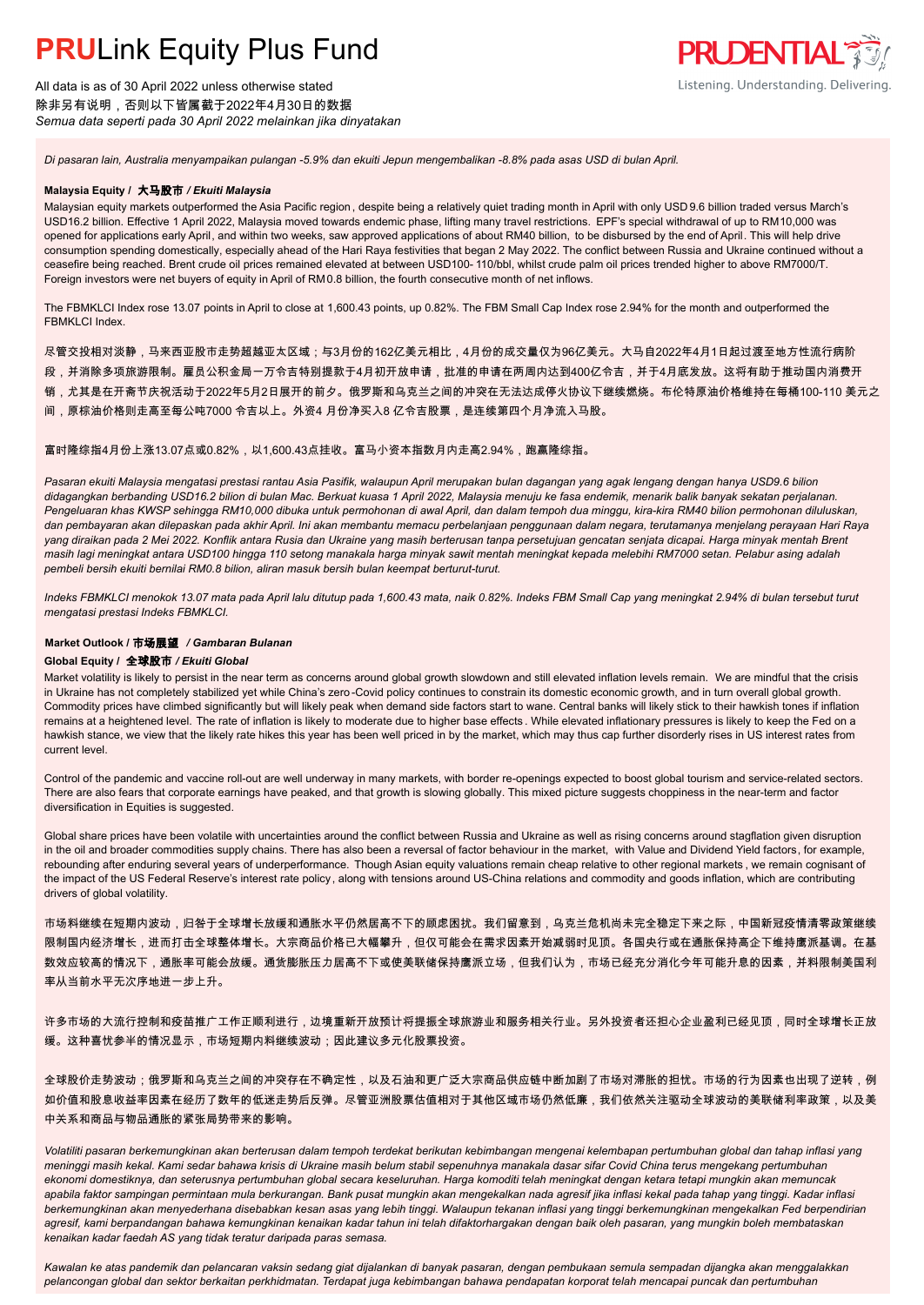All data is as of 30 April 2022 unless otherwise stated 除非另有说明,否则以下皆属截于2022年4月30日的数据 *Semua data seperti pada 30 April 2022 melainkan jika dinyatakan*

*memperlahan di peringkat global. Gambaran yang bercampur-campur ini menandakan keadaan bergelombang dalam jangka pendek dan faktor kepelbagaian dalam Ekuiti adalah dicadangkan.*

**PRUDENTIAL** 

Listening. Understanding. Delivering.

*Harga saham global tidak menentu lantaran ketaktentuan seputar konflik antara Rusia dan Ukraine serta kebimbangan yang semakin meningkat mengenai stagflasi berikutan gangguan rantaian bekalan minyak dan komoditi yang lebih meluas. Terdapat juga pembalikan gelagat faktor dalam pasaran, dengan faktor Nilai dan Hasil Dividen, contohnya, melantun semula selepas bertahan dengan prestasi hambar selama beberapa tahun. Meskipun penilaian ekuiti Asia kekal murah berbanding pasaran serantau yang lain, kami tetap menyedari impak dasar kadar faedah Rizab Persekutuan AS, bersekali dengan ketegangan seputar hubungan AS-China dan inflasi komoditi dan barangan yang memacu volatiliti di peringkat global. Meskipun penilaian ekuiti Asia kekal murah berbanding pasaran serantau yang lain, beserta ketegangan melingkari hubungan AS-China serta inflasi komoditi dan barangan yang memacu volatiliti peringkat global.*

### **Malaysia Equity /** 大马股市 */ Ekuiti Malaysia.*

Two months into the Russia/Ukraine conflict, a resolution towards a ceasefire has yet to be achieved. As such commodity prices are likely to remain higher for longer. Other global risks to contend with could include higher inflationary pressures resulting in the US Federal Reserve hiking rates faster and more aggressively. Nevertheless, as Malaysia moves towards endemic phase post 1 April 2022, the reopening will help support the recovery. The PM announced effective 1 May 2022 further relaxations of restrictions such as allowing the option not to wear a mask outdoors, no requirement to check-in with MySejahtera, social distancing no longer required, and fully vaccinated travelers will no longer need to do a Covid-19 test before departing Malaysia and upon arrival, and Covid-19 insurance is no longer needed for all travelers entering Malaysia. The success of the BN party in the recent Johor State Elections will fuel speculations that GE15 may be called after July 2022. A convincing win by any party will be a positive factor towards a more stable government and policy making . Whilst there are many potential headwinds on the horizon, any correction in the market would provide a good opportunity to accumulate fundamentally strong stocks.

俄罗斯与乌克兰爆发冲突两个月后尚未达成停火协议。因此,大宗商品价格可能会在更长时间内保持高位。 其他需要应对的全球风险还包括通胀压力走高使美联储更 快、更激进地加息。尽管如此,大马自2022年4月1日起过渡至地方性流行病阶段,经济重新开放将有助于支撑经济复苏。首相宣布自2022年5月 1日起进一步放宽限 制,包括允许民众选择在户外不戴口罩、无需透过My Sejahtera打卡所在地、不再需要保持社交距离,同时取消完全接种疫苗旅客离开大马之前和抵达时的测试,以 及所有入境大马的旅客无需再投保冠病保险。另一方面,国阵在最近的柔佛州选举中获得胜利使市场猜测,第 15 届全国大选可能在 2022 年 7 月之后召开。任何一方 令人信服的胜利都将是积极因素,因为这将带来一个更稳定的政府和政策制定。尽管许多潜在的不利因素目前充斥市场,任何调整都将是积累基本面强劲的股票的良 机。

*Konflik Rusia/Ukraine telah berlalu dua bulan namun resolusi ke arah gencatan senjata masih belum dicapai. Oleh itu, harga komoditi berkemungkinan kekal tinggi bagi tempoh yang lebih lama. Risiko global lain yang mungkin perlu dihadapi termasuk tekanan inflasi lebih tinggi yang menyebabkan kadar kenaikan Rizab Persekutuan AS lebih cepat lagi agresif. Namun begitu, apabila Malaysia menuju ke fasa endemik selepas 1 April 2022, pembukaan semula sempadan akan membantu menyokong pemulihan. PM mengumumkan berkuat kuasa 1 Mei 2022 lanjutan pelonggaran sekatan seperti membenarkan pilihan untuk tidak memakai pelitup muka di luar rumah, tiada keperluan untuk mendaftar masuk dengan MySejahtera, penjarakan sosial tidak lagi diperlukan, dan pengembara yang telah lengkap divaksin tidak perlu melakukan Ujian Covid-19 samada sebelum berlepas dari Malaysia dan semasa ketibaan, serta insurans Covid-19 ke atas semua pelancong yang memasuki Malaysia tidak lagi diperlukan. Kejayaan parti BN dalam Pilihan Raya Negeri Johor baru-baru ini akan memarakkan spekulasi bahawa PRU15 mungkin diadakan selepas Julai 2022. Kemenangan yang meyakinkan diraih oleh mana-mana parti akan menjadi faktor positif ke arah pembentukan kerajaan dan dasar yang lebih stabil. Walaupun mungkin terdapat banyak halangan, sebarang pembetulan pasaran akan memberikan peluang yang baik untuk mengumpul stok yang secara asasnya kukuh.*

### **Fund Review & Strategy /** 基金表现评论与投资策略 */ Tinjauan dan Strategi Dana*

The Fund returned -0.76% for the month, outperforming the benchmark return of -1.31% by 0.55%. Year-to-date, the Fund returned -2.00%, underperforming the benchmark return of -1.97% by 0.03%.

For the month under review, the Fund's outperformance was mainly due to stock selection effect of both underlying equity funds . For the underlying local fund, during the month, the outperformance was mainly due to underweight in gloves as well as overweight in Duopharma, Thong Guan and F&N. For the underlying foreign fund, the Fund's underweight to US technology delivered positive return contributions. Asset allocation effect was marginally negative as underweight Malaysia detracted .

As at end-April 2021, the Fund has 74.3% exposure in local equity and 22.4% in foreign equity (versus Neutral position of 80:20 local equity:foreign equity). Near term, the Fund continues to underweight Malaysia relative to global equity due to unattractive relative forward earnings, lack of catalyst to drive market further upwards and weakening Ringgit.

此基金于月内录得-0.76%回酬,超越回酬为-1.31%的基准0.55%。年度至今,基金的回酬是-2.00%,跑输提供-1.97%回酬的基准0.03%。

检讨月份下,此基金走势超越主要归功于所投资股票基金的选股效应。所投资的本地基金月内表现出色主要是因为减持手套以及加码Duopharma、通源工业(Thong Guan)和F&N的 部署。至于所投资的海外基金,基金减持美国科技的部署带来了积极的贡献。资产配置效应略显负面,因为减持马来西亚拖累表现。

截至2022年4月底,此基金在本地股票的投资比重为74.3%,外国股票的是22.4%(对比80:20本地:国外股票的中和部署)。近期,相对于全球股票,此基金继续减持马来西亚,原因 包括相对预期收益有欠吸引、缺乏推动市场进一步走高的催化剂以及令吉走贬。

*Dana menjana pulangan -0.76% di bulan ini, mengatasi pulangan penanda aras -1.31% sebanyak 0.55%. Sejak awal tahun hingga kini, Dana mengembalikan -2.00%, tidak mengatasi pulangan penanda aras -1.97% sebanyak 0.03%.*

Bagi bulan yang ditinjau, prestasi baik Dana disumbangkan terutamanya oleh kesan pemilihan stok kedua-dua dana pendasar ekuiti. Bagi dana pendasar tempatan di bulan ini, prestasi baik *disumbangkan terutamanya oleh kekurangan pegangan dalam sarung tangan serta pegangan berlebihan dalam Duopharma, Thong Guan dan F&N. Bagi dana pendasar asing, kekurangan pegangan Dana kepada teknologi AS telah menyumbang kepada pulangan yang positif. Kesan peruntukan aset adalah sedikit negatif kerana kerana kekurangan pegangan di Malaysia menjejaskan prestasi.*

Setakat akhir April 2021, Dana mempunyai 74.3% pendedahan dalam ekuiti tempatan dan 22.4% dalam ekuiti asing (berbanding kedudukan Neutral 80:20 ekuiti tempatan: ekuiti asing). *Menyorot jangka terdekat, Dana terus mengurangkan pegangan di Malaysia berbanding ekuiti global kerana pendapatan hadapan relatif yang tidak menarik, kekurangan pemangkin bagi memacu pasaran terus meningkat dan Ringgit melemah.*

**Source /** 资料来源 / *Sumber*: Fund Commentary, April 2022, Eastspring Investments Berhad

#### **Disclaimer**

All data is as of last valuation date of the month.

Investments are subject to investment risks including the possible loss of the principal amount invested. The value of the units may fall as well as rise. Past performances of the funds and that of the fund managers are not necessarily indicative of future performance. The price movements indicated are not reflective of the actual return on your investments (which are subject to your premium allocation rate and deduction charges). The actual return on your invested premiums may fluctuate based on the underlying performance of the investment-linked funds. Prudential<br>Investment-linked products are not Sh For further details on how you can invest in these funds, please refer to the respective product brochures. In the event of any discrepancy between the information in this fact sheet and the policy<br>document, the informatio prevail. The fund fact sheet of the Target Fund will be available at www .prudential.com.my.